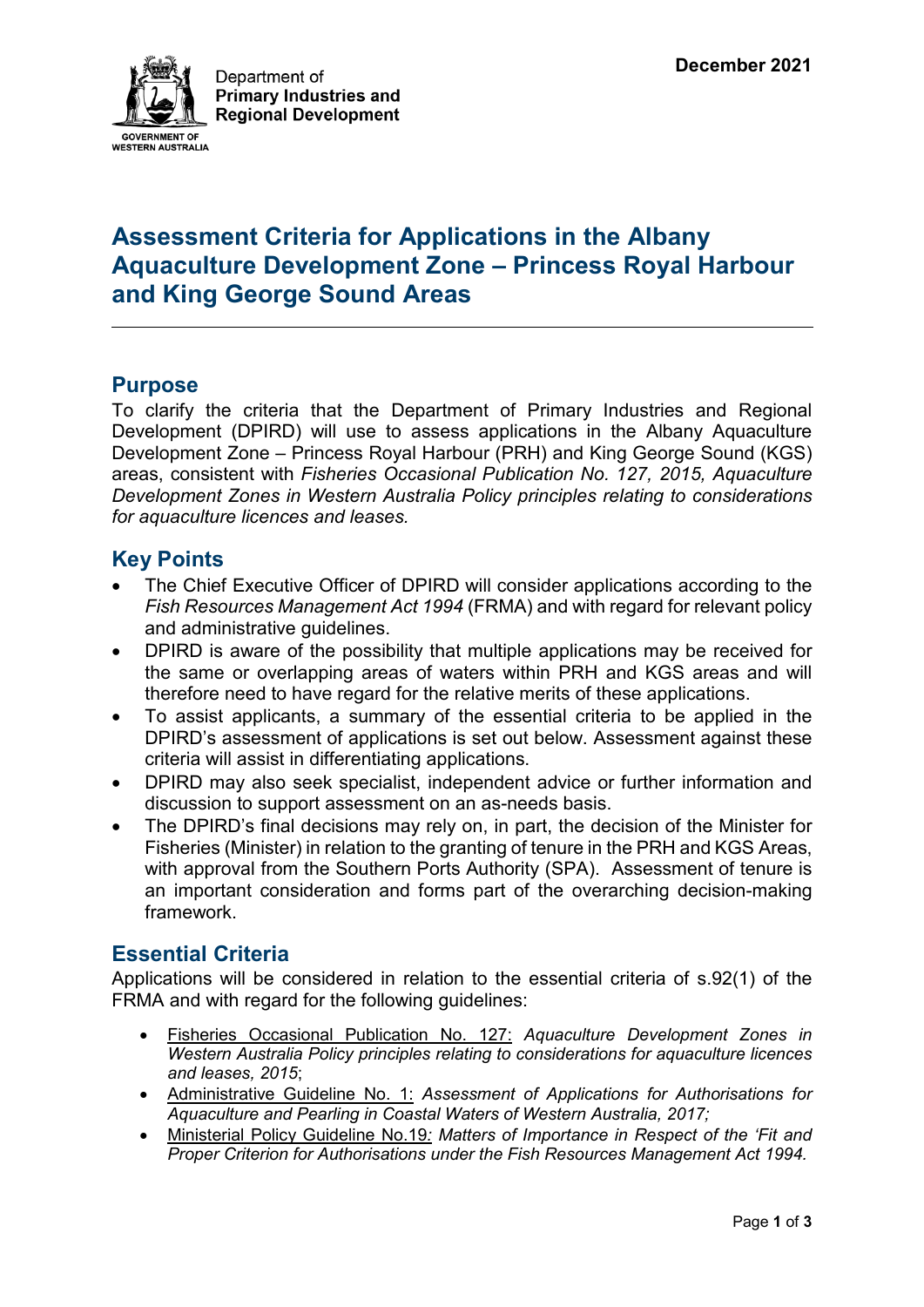• Fisheries Occasional Publication No. 134: *Aquaculture Development Plans - Principles and Guidelines Relating to Aquaculture Development Plans, 2017.* 

### **Further Considerations to the Essential Criteria:**

- **1. The person is a fit and proper person to hold such a licence (knowledge, honesty and ability)**
- a) Previous Aquaculture or other Relevant Experience Consideration of previous aquaculture or other relevant experience, including performance and locations. This will include the level to which an applicant demonstrates an understanding of the requirements for establishing and operating a commercially viable aquaculture business.
- b) Business Capability The extent to which an applicant's business plan addresses the requirements and provides evidence of ability to secure funding for the proposed project, including capital and ongoing operational requirements.

#### **2. It is in the better interest of the State and the community to grant the licence**

#### a) Business Viability

For example, an application that demonstrates a genuine higher profitability – all other matters being equal – would likely be preferred to one with a lower profitability.

b) Employment and Community Engagement Consideration of the engagement with, and efforts or undertakings to provide employment opportunities for, local communities. This may include community engagement strategies and Aboriginal Engagement.

#### c) Economic Benefits

Given the Object of 'sharing' resources in the FRMA, an application that seeks the whole of the area may be less favourable than several smaller compatible operations unless that application provides full justification for the area sought as well as evidence of funding and related project development capabilities.

Any flow-on or multiplier effects of the proposed activity on regional businesses and communities may be considered. This may include value through the supply chain including processing, marketing and local sales, and opportunities for local manufacturing of gear and equipment.

#### **3. The activities to be conducted under the licences are unlikely to adversely affect other fish or the aquatic environment**

#### a) Biosecurity Management

The level to which aquaculture activities proposed in applications pose a biosecurity risk and the extent to which this is addressed in the applicant's Management and Environmental Monitoring Plan through a risk assessment and other means.

#### b) Environmental Management Strategies

The level to which the proposal demonstrates understanding and knowledge of environmental monitoring and management practices, including adequate and effective monitoring regimes, data collection and reporting.